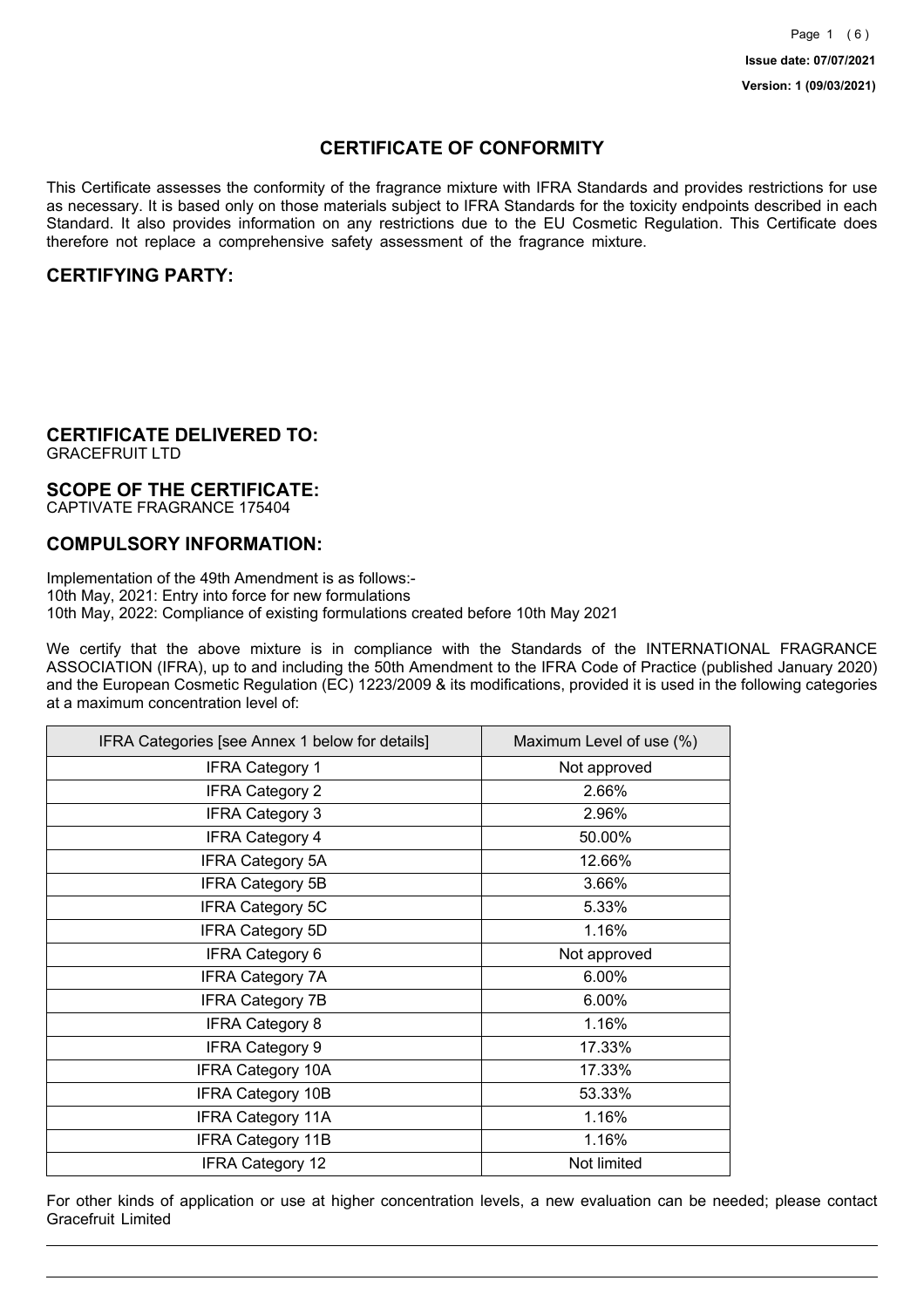## **EU COSMETIC INFORMATION:**

We certify that the above mixture is in compliance with the EU Cosmetic Regulation 1223/2009 and its amendments, provided it is used in the following applications at a maximum concentration level of:

| <b>Cosmetic Application</b>      | Maximum Level of use (%) |
|----------------------------------|--------------------------|
| Fine Fragrance                   | Not limited              |
| Eau de Toilette                  | Not limited              |
| Fragrancing cream                | Not limited              |
| Rinse off cosmetic products      | Not limited              |
| Other leave-on cosmetic products | Not limited              |
| Oral products                    | Not limited              |

Regulatory Affairs Department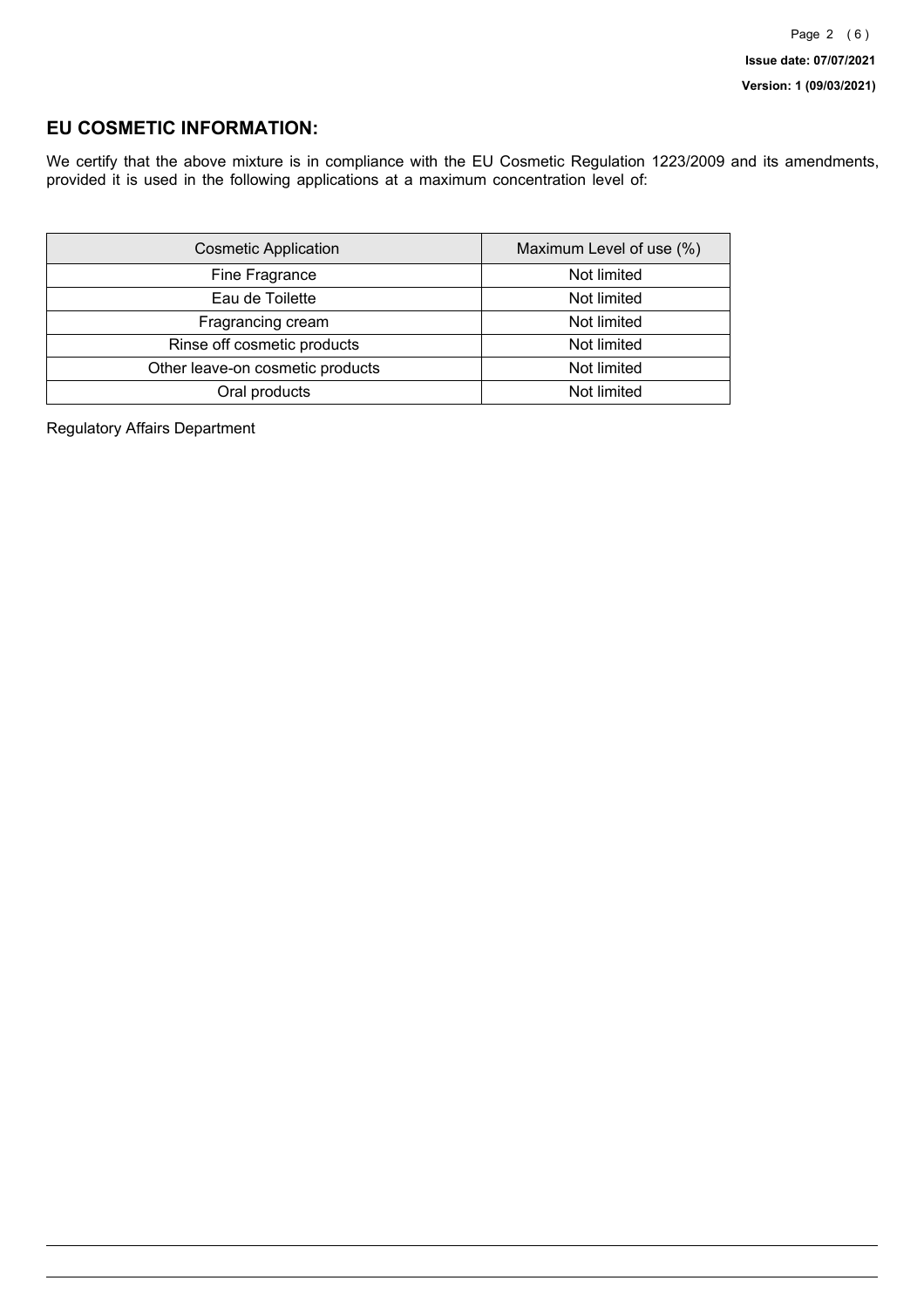### **ANNEX 1**

Below is an extract of information provided by IFRA in relation to types of application present in each IFRA Category. Additional information about IFRA Categories can be found in the Guidance to IFRA Standards, issued by IFRA.

| <b>IFRA Category</b>     | Product Type                                                                                                                                                                                                                                                                                                                                                                                                                                                                                                                                                                                                                                                                                                                                                                                                                                                                                                                                 |
|--------------------------|----------------------------------------------------------------------------------------------------------------------------------------------------------------------------------------------------------------------------------------------------------------------------------------------------------------------------------------------------------------------------------------------------------------------------------------------------------------------------------------------------------------------------------------------------------------------------------------------------------------------------------------------------------------------------------------------------------------------------------------------------------------------------------------------------------------------------------------------------------------------------------------------------------------------------------------------|
| <b>IFRA Category 1</b>   | Products applied to the lips: Lip products e.g. lipstick, lip balm; Childrens toys                                                                                                                                                                                                                                                                                                                                                                                                                                                                                                                                                                                                                                                                                                                                                                                                                                                           |
| <b>IFRA Category 2</b>   | Products applied to the axillae: Deodorant and antiperspirant products of all types; Body sprays/mists                                                                                                                                                                                                                                                                                                                                                                                                                                                                                                                                                                                                                                                                                                                                                                                                                                       |
| IFRA Category 3          | Products applied to the face/body using fingertips: Eye products e.g. eye make-up, eye moisturizer; Facial<br>make-up; Make-up remover; Nose pore strips; Wipes for face, neck, hands, body; Facial masks; Body<br>and face paint                                                                                                                                                                                                                                                                                                                                                                                                                                                                                                                                                                                                                                                                                                            |
| <b>IFRA Category 4</b>   | Products related to fine fragrance: Hydroalcoholic and non-hydroalcoholic fine fragrance of all types e.g.<br>Eau de Toilette, Parfum, Cologne, solid perfume, fragrancing cream, aftershaves of all types; Ingredients<br>of perfume and fragrance mixtures for cosmetic kits; Scent pads; Scent strips                                                                                                                                                                                                                                                                                                                                                                                                                                                                                                                                                                                                                                     |
| <b>IFRA Category 5A</b>  | Body lotion products applied to the body using the hands (palms), primarily leave on: Foot care products<br>e.g. creams, powders; Insect repellent for application to the skin; All powders and talc (excluding baby<br>powders and talc)                                                                                                                                                                                                                                                                                                                                                                                                                                                                                                                                                                                                                                                                                                    |
| IFRA Category 5B         | Face moisturizer products applied to the face using the hands (palms), primarily leave on: Facial toner;<br>Facial moisturizers and creams                                                                                                                                                                                                                                                                                                                                                                                                                                                                                                                                                                                                                                                                                                                                                                                                   |
| IFRA Category 5C         | Hand cream products applied to the hands using the hands (palms), primarily leave on: Hand cream; Nail<br>care products including cuticle creams; Hand sanitizers                                                                                                                                                                                                                                                                                                                                                                                                                                                                                                                                                                                                                                                                                                                                                                            |
| <b>IFRA Category 5D</b>  | Baby creams, baby oils and baby talc: Baby cream/lotion, baby oil, baby powders and talc                                                                                                                                                                                                                                                                                                                                                                                                                                                                                                                                                                                                                                                                                                                                                                                                                                                     |
| <b>IFRA Category 6</b>   | Products with oral and lip exposure: Toothpaste; Mouthwash, including breath sprays; Toothpowder,<br>strips, mouthwash tablets                                                                                                                                                                                                                                                                                                                                                                                                                                                                                                                                                                                                                                                                                                                                                                                                               |
| <b>IFRA Category 7A</b>  | Rinse-off products applied to the hair with some hand contact: Hair permanent or other hair chemical<br>treatments (rinse-off) e.g. relaxers, including rinse-off hair dyes                                                                                                                                                                                                                                                                                                                                                                                                                                                                                                                                                                                                                                                                                                                                                                  |
| <b>IFRA Category 7B</b>  | Leave-on products applied to the hair with some hand contact: Hair sprays of all types e.g. pumps,<br>aerosol sprays; Hair styling aids non sprays e.g. mousse, leave- on conditioners; Hair permanent or other<br>hair chemical treatments (leave-on) e.g. relaxers, including leave-on hair dyes; Shampoo - Dry (waterless<br>shampoo); Hair deodorizer                                                                                                                                                                                                                                                                                                                                                                                                                                                                                                                                                                                    |
| <b>IFRA Category 8</b>   | Products with significant anogenital exposure: Intimate wipes; Tampons; Baby wipes; Toilet paper (wet)                                                                                                                                                                                                                                                                                                                                                                                                                                                                                                                                                                                                                                                                                                                                                                                                                                       |
| <b>IFRA Category 9</b>   | Products with body and hand exposure, primarily rinse off: Bar soap; Liquid soap; Shampoo of all type;<br>Conditioner (rinse-off); Body washes and shower gels of all types; Baby wash, bath, shampoo; Bath gels,<br>foams, mousses, salts, oils and other products added to bathwater; Cleanser for face (rinse-off); Shaving<br>creams of all types e.g. stick, gels, foams; All depilatories (including facial) and waxes for mechanical hair<br>removal; Foot care products (feet are placed in a bath for soaking); Shampoos for pets                                                                                                                                                                                                                                                                                                                                                                                                   |
| <b>IFRA Category 10A</b> | Household care excluding aerosol / spray products: Hand wash laundry detergent; Laundry pre-treatment<br>of all types e.g. paste, sprays, sticks; Machine laundry detergents with skin contact e.g. liquids, powders;<br>Fabric softeners of all types including fabric softener sheets; Ironing water; Hand dishwashing detergent;<br>Hard surface cleaners of all types e.g. bathroom, kitchen cleansers, furniture polish; Toilet seat wipes;<br>Household cleaning products, other types including fabric cleaners, carpet cleaners, furniture polishes<br>sprays and wipes, stain removers, treatment products for textiles e.g. starch sprays; Floor wax; Dry<br>cleaning kits; Fragranced oil for lamp ring, reed diffusers, pot-pourri, liquid refills for air fresheners (non-<br>cartridge systems), etc.                                                                                                                          |
| <b>IFRA Category 10B</b> | Household aerosol/spray products: Animal sprays applied to animals; Air freshener sprays, manual,<br>including aerosol and pump; Aerosol/spray insecticides                                                                                                                                                                                                                                                                                                                                                                                                                                                                                                                                                                                                                                                                                                                                                                                  |
| <b>IFRA Category 11A</b> | Products with intended skin contact but minimal transfer of fragrance to skin from inert substrate without<br>UV exposure: Feminine hygiene conventional pads, liners, interlabial pads; Diapers (baby and adult);<br>Adult incontinence pant, pad; Toilet paper (dry)                                                                                                                                                                                                                                                                                                                                                                                                                                                                                                                                                                                                                                                                       |
| <b>IFRA Category 11B</b> | Products with intended skin contact but minimal transfer of fragrance to skin from inert substrate with<br>potential UV exposure: Tights with moisturizers; Scented socks, gloves; Facial tissues (dry tissues);<br>Napkins; Paper towels; Wheat bags; Facial masks (paper/protective) e.g. surgical masks not used as<br>medical device; Fertilizers, solid (pellet or powder)                                                                                                                                                                                                                                                                                                                                                                                                                                                                                                                                                              |
| <b>IFRA Category 12</b>  | Products not intended for direct skin contact, minimal or insignificant transfer to skin: Candles of all types;<br>Laundry detergents for machine wash with minimal skin contact (e.g. Liquid tabs, pods); Automated air<br>fresheners and fragrancing of all types e.g. concentrated aerosol with metered doses, plug-ins, electrical,<br>incense, liquid refills (cartridge); Air delivery systems; Cat litter; Cell phone cases; Deodorizers/maskers<br>not intended for skin contact e.g. fabric drying machine deodorizers, carpet powders; Fuels; Insecticides<br>e.g. mosquito coil, paper, electrical, for clothing, excluding aerosols/sprays; Joss sticks or incense sticks;<br>Dishwash detergent and deodorizers - for machine wash; Olfactive board games; Paints; Plastic articles<br>(excluding toys); Scratch and sniff; Scent pack; Scent delivery system (using dry air technology); Shoe<br>polishes; Rim blocks (Toilet) |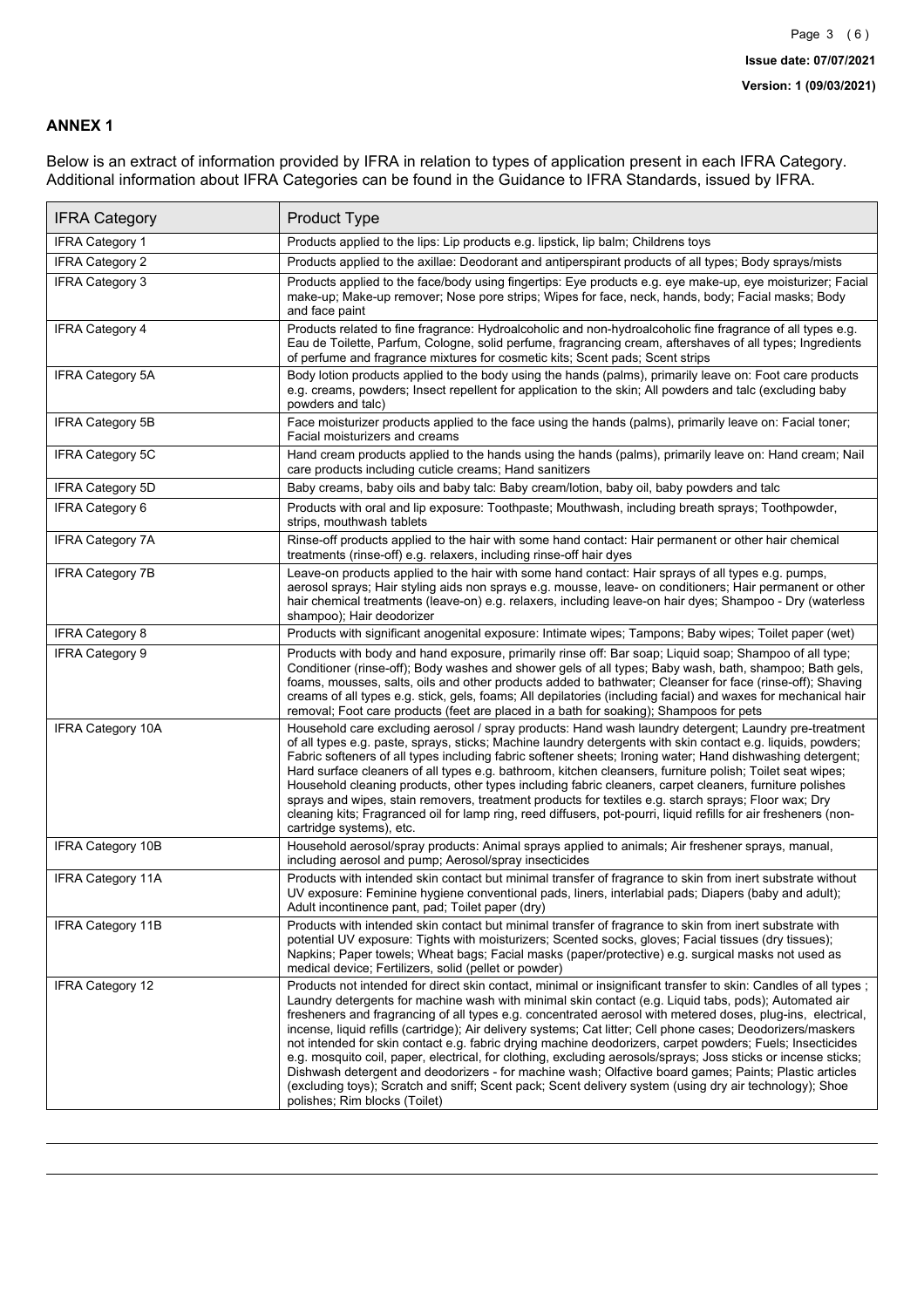## **IFRA CONFORMITY CERTIFICATE**

### **Customer: GRACEFRUIT LTD**

#### **Product: CAPTIVATE FRAGRANCE 175404**

We certify that the above item is in compliance with the Standards of the INTERNATIONAL FRAGRANCE ASSOCIATION (IFRA - 48th Amendment / published June 2015), provided it is used in the following classes at a maximum concentration level of:

| IFRA classes [see annex for detail] | Maximum level of use (%) |
|-------------------------------------|--------------------------|
| <b>IFRA Class 1 Limit</b>           | Not approved             |
| <b>IFRA Class 2 Limit</b>           | 4.33%                    |
| <b>IFRA Class 3.A Limit</b>         | 16.66%                   |
| <b>IFRA Class 3.B Limit</b>         | 16.66%                   |
| <b>IFRA Class 3.C Limit</b>         | 16.66%                   |
| <b>IFRA Class 3.D Limit</b>         | 16.66%                   |
| <b>IFRA Class 4.A Limit</b>         | 53.33%                   |
| <b>IFRA Class 4.B Limit</b>         | 53.33%                   |
| <b>IFRA Class 4.C Limit</b>         | 53.33%                   |
| <b>IFRA Class 4.D Limit</b>         | 53.33%                   |
| <b>IFRA Class 5 Limit</b>           | 26.66%                   |
| <b>IFRA Class 6 Limit</b>           | Not approved             |
| <b>IFRA Class 7.A Limit</b>         | 10%                      |
| <b>IFRA Class 7.B Limit</b>         | 10%                      |
| <b>IFRA Class 8.A Limit</b>         | 66.66%                   |
| IFRA Class 8.B Limit                | 66.66%                   |
| <b>IFRA Class 9.A Limit</b>         | 100%                     |
| <b>IFRA Class 9.B Limit</b>         | 100%                     |
| <b>IFRA Class 9.C Limit</b>         | 100%                     |
| IFRA Class 10.A Limit               | 83.33%                   |
| IFRA Class 10.B Limit               | 83.33%                   |
| <b>IFRA Class 11 Limit</b>          | 100%                     |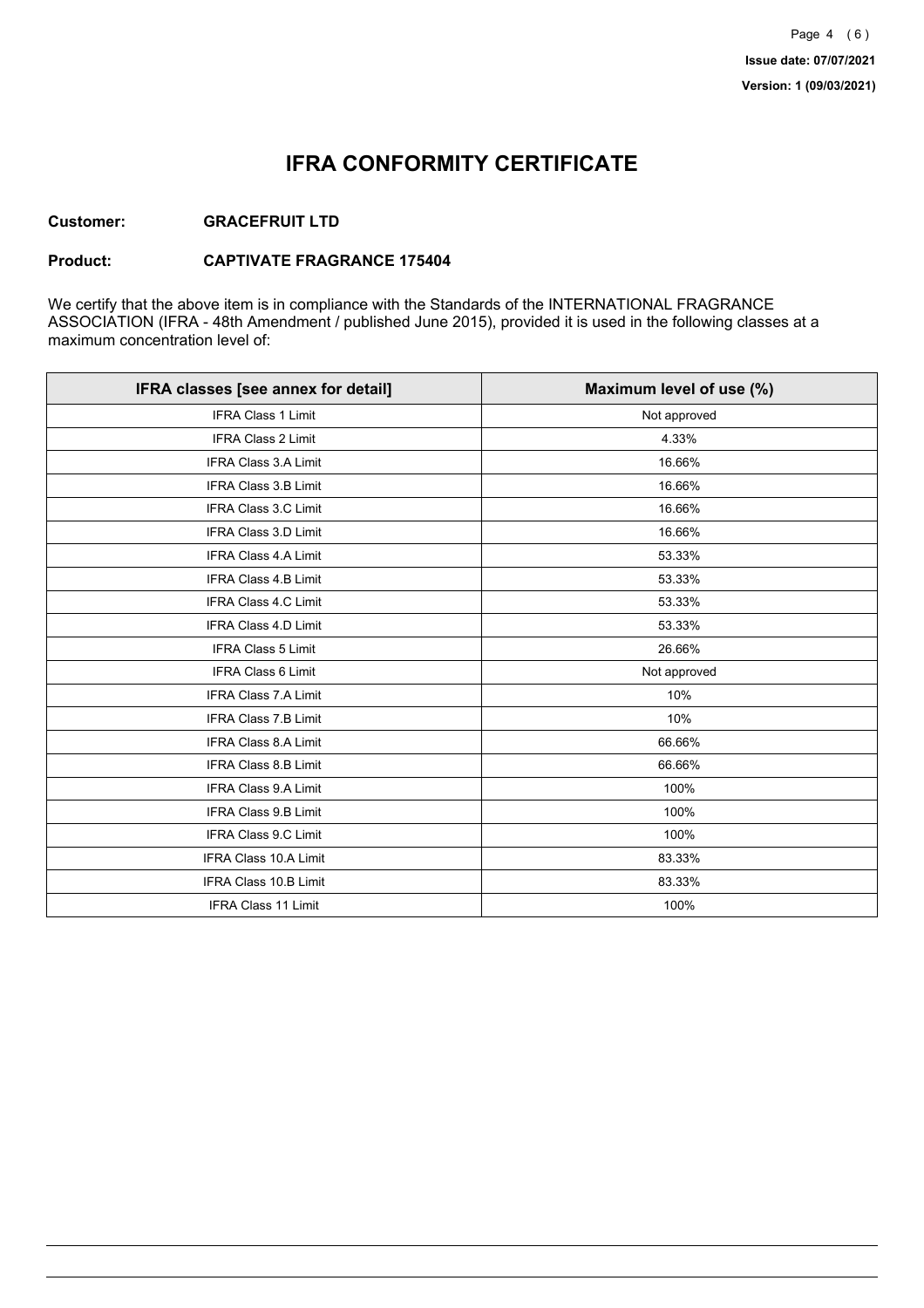# **IFRA CONFORMITY CERTIFICATE**

For other kinds of application or use at higher concentration levels, a new evaluation may be needed; please contact Gracefruit Limited.

The IFRA Standards regarding use restrictions are based on safety assessments by the Panel of Experts of the RESEARCH INSTITUTE FOR FRAGRANCE MATERIALS (RIFM) and are enforced by the IFRA Scientific Committee.

Evaluation of individual Fragrance ingredients is made according to the safety standards contained in the relevant section of the IFRA Code of Practice.

It is the ultimate responsibility of our customer to ensure the safety of the final product (containing this fragrance) by further testing if need be.

**Regulatory Affairs Department**